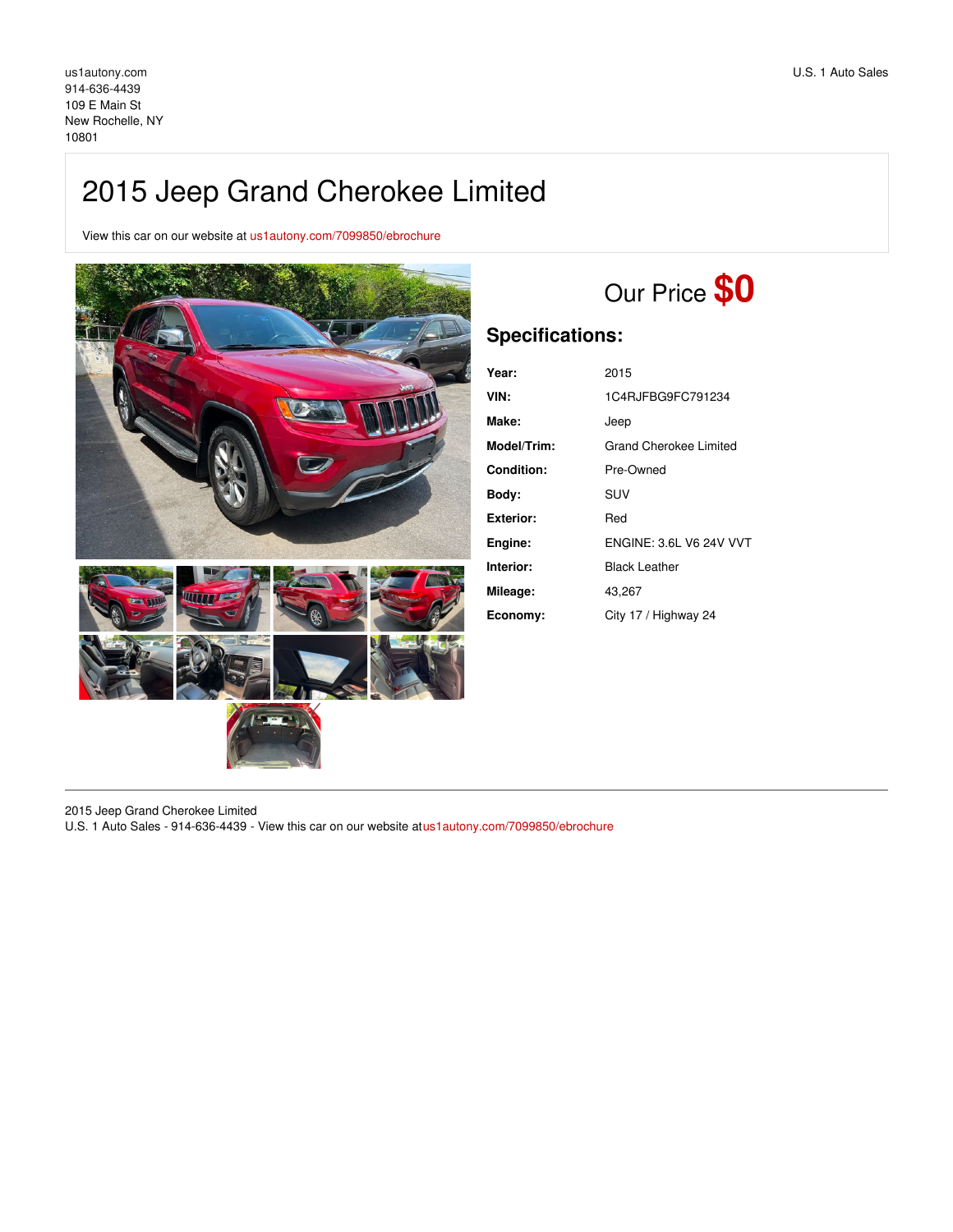

#### 2015 Jeep Grand Cherokee Limited

U.S. 1 Auto Sales - 914-636-4439 - View this car on our website at[us1autony.com/7099850/ebrochure](https://us1autony.com/vehicle/7099850/2015-jeep-grand-cherokee-limited-new-rochelle-ny-10801/7099850/ebrochure)

# **Installed Options**

#### **Interior**

- 12-Way Power Driver Seat -inc: Power Recline, Height Adjustment, Fore/Aft Movement, Cushion Tilt and Power 4-Way Lumbar Support
- 12-Way Power Passenger Seat -inc: Power Recline, Height Adjustment, Fore/Aft Movement, Cushion Tilt and Power 4-Way Lumbar Support
- 2 Seatback Storage Pockets- 3 12V DC Power Outlets
- 3 12V DC Power Outlets and 1 120V AC Power Outlet
- 60-40 Folding Split-Bench Front Facing Heated Manual Reclining Fold Forward Seatback Leather Rear Seat
- Air Filtration- Cargo Area Concealed Storage- Cargo Features -inc: Cargo Tray/Organizer
- Cargo Space Lights- Carpet Floor Trim- Compass
- Cruise Control w/Steering Wheel Controls- Day-Night Rearview Mirror
- Delayed Accessory Power- Digital/Analog Appearance
- Driver And Passenger Heated-Cushion, Driver And Passenger Heated-Seatback
- Driver And Passenger Visor Vanity Mirrors w/Driver And Passenger Illumination
- Dual Zone Front Automatic Air Conditioning w/Front Infrared
- FOB Controls -inc: Cargo Access and Remote Engine Start- Fade-To-Off Interior Lighting
- Front And Rear Map Lights- Front Center Armrest w/Storage and Rear Center Armrest
- Front Cupholder- Front Seats w/Power 4-Way Driver Lumbar
- Full Carpet Floor Covering -inc: Carpet Front And Rear Floor Mats Full Cloth Headliner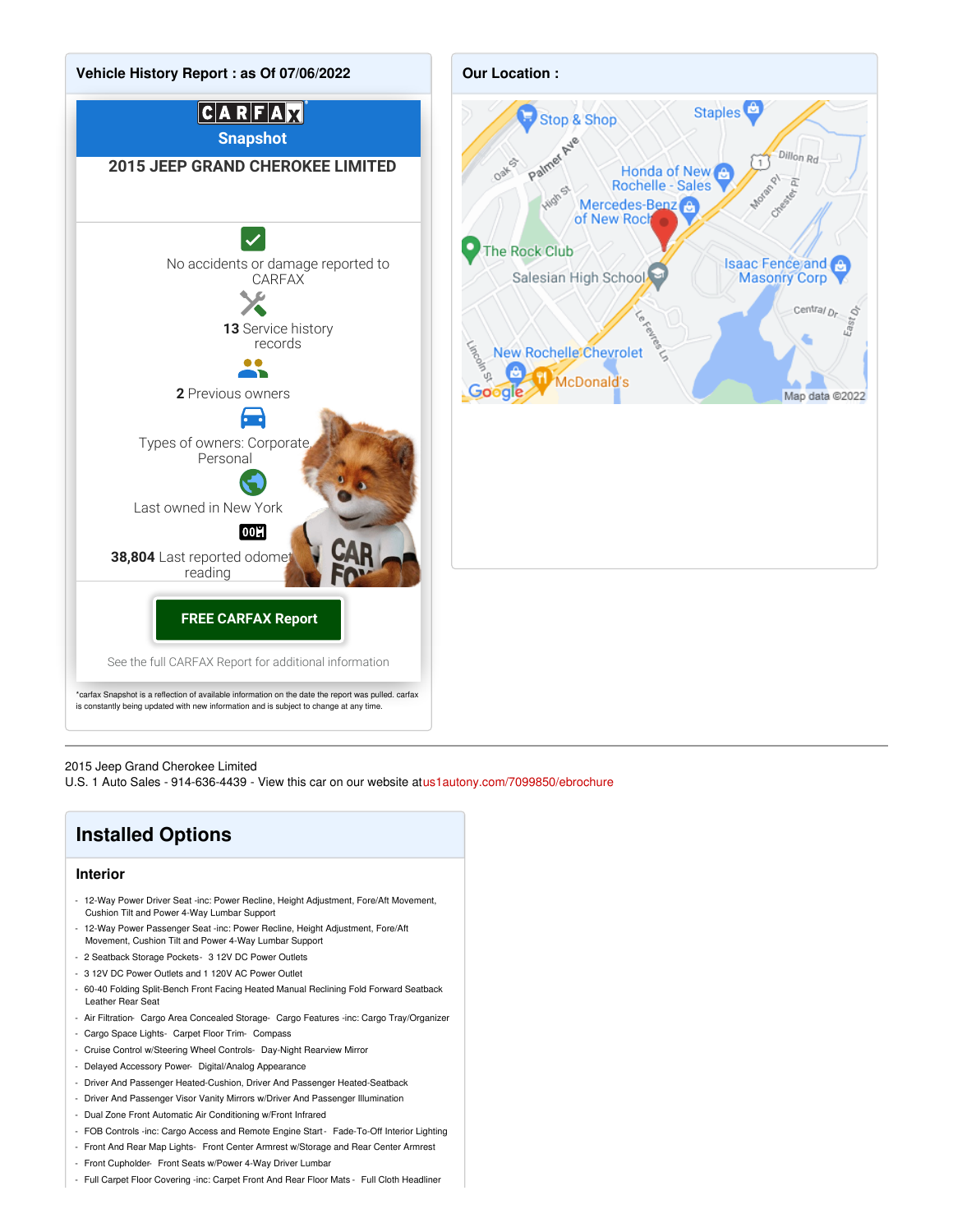- Full Floor Console w/Covered Storage, Mini Overhead Console w/Storage, 3 12V DC Power Outlets and 1 120V AC Power Outlet
- Garage Door Transmitter
- Gauges -inc: Speedometer, Odometer, Oil Pressure, Engine Coolant Temp, Tachometer, Oil Temperature, Transmission Fluid Temp, Engine Hour Meter, Trip Odometer and Trip Computer
- HVAC -inc: Console Ducts- Heated Leather/Metal-Look Steering Wheel
- Illuminated Locking Glove Box
- Instrument Panel Covered Bin, Driver / Passenger And Rear Door Bins
- Interior Trim -inc: Simulated Wood/Metal-Look Instrument Panel Insert, Simulated Wood Door Panel Insert, Metal-Look Console Insert and Chrome/Metal-Look Interior Accents
- Leather/Metal-Look Gear Shifter Material- Leatherette Door Trim Insert
- Manual Anti-Whiplash Adjustable Front Head Restraints and Fixed Rear Head Restraints
- Manual Tilt/Telescoping Steering Column
- Memory Settings -inc: Driver Seat, Door Mirrors and Audio Outside Temp Gauge
- Perimeter Alarm- Power 1st Row Windows w/Driver And Passenger 1-Touch Up/Down
- Power Door Locks w/Autolock Feature- Power Fuel Flap Locking Type
- Power Rear Windows and Fixed 3rd Row Windows
- Premium Leather Trimmed Bucket Seats
- Proximity Key For Doors And Push Button Start Rear Cupholder
- Rear View Auto Dim Mirror w/Microphone
- Remote Keyless Entry w/Integrated Key Transmitter, Illuminated Entry and Panic Button
- Remote Releases -Inc: Power Fuel- Sentry Key Engine Immobilizer- Systems Monitor
- Tracker System- Trip Computer- Valet Function

### **Exterior**

- Auto On/Off Aero-Composite Halogen Daytime Running Headlamps w/Delay-Off
- Body-Colored Front Bumper w/Black Rub Strip/Fascia Accent and Chrome Bumper Insert - Body-Colored Grille w/Chrome Accents
- 
- Body-Colored Rear Step Bumper w/Black Rub Strip/Fascia Accent and Chrome Bumper Insert
- Chrome Door Handles
- Chrome Power w/Tilt Down Heated Side Mirrors w/Driver Auto Dimming, Manual Folding and Turn Signal Indicator
- Chrome Side Windows Trim and Black Front Windshield Trim Clearcoat Paint
- Compact Spare Tire Mounted Inside Under Cargo- Deep Tinted Glass
- Fixed Rear Window w/Fixed Interval Wiper, Heated Wiper Park and Defroster
- Front Fog Lamps- Galvanized Steel/Aluminum Panels- LED Brakelights
- Laminated Glass- Lip Spoiler- Perimeter/Approach Lights
- Power Liftgate Rear Cargo Access- Rocker Panel Extensions and Black Wheel Well Trim
- Roof Rack Rails Only- Speed Sensitive Variable Intermittent Wipers- Steel Spare Wheel
- Tailgate/Rear Door Lock Included w/Power Door Locks
- Tires: P265/60R18 BSW AS On/Off Road LR- Wheels: 18" x 8.0" Aluminum Polished

### **Safety**

- 12-Way Power Driver Seat -inc: Power Recline, Height Adjustment, Fore/Aft Movement, Cushion Tilt and Power 4-Way Lumbar Support
- 12-Way Power Passenger Seat -inc: Power Recline, Height Adjustment, Fore/Aft Movement, Cushion Tilt and Power 4-Way Lumbar Support
- 2 Seatback Storage Pockets- 3 12V DC Power Outlets
- 3 12V DC Power Outlets and 1 120V AC Power Outlet
- 60-40 Folding Split-Bench Front Facing Heated Manual Reclining Fold Forward Seatback Leather Rear Seat
- Air Filtration- Cargo Area Concealed Storage- Cargo Features -inc: Cargo Tray/Organizer
- Cargo Space Lights- Carpet Floor Trim- Compass
- Cruise Control w/Steering Wheel Controls- Day-Night Rearview Mirror
- Delayed Accessory Power- Digital/Analog Appearance
- Driver And Passenger Heated-Cushion, Driver And Passenger Heated-Seatback
- Driver And Passenger Visor Vanity Mirrors w/Driver And Passenger Illumination
- Dual Zone Front Automatic Air Conditioning w/Front Infrared
- FOB Controls -inc: Cargo Access and Remote Engine Start- Fade-To-Off Interior Lighting
- Front And Rear Map Lights- Front Center Armrest w/Storage and Rear Center Armrest
- Front Cupholder- Front Seats w/Power 4-Way Driver Lumbar
- Full Carpet Floor Covering -inc: Carpet Front And Rear Floor Mats Full Cloth Headliner
- Full Floor Console w/Covered Storage, Mini Overhead Console w/Storage, 3 12V DC
- Power Outlets and 1 120V AC Power Outlet - Garage Door Transmitter
- 
- Gauges -inc: Speedometer, Odometer, Oil Pressure, Engine Coolant Temp, Tachometer, Oil Temperature, Transmission Fluid Temp, Engine Hour Meter, Trip Odometer and Trip Computer
- HVAC -inc: Console Ducts- Heated Leather/Metal-Look Steering Wheel
- Illuminated Locking Glove Box
- Instrument Panel Covered Bin, Driver / Passenger And Rear Door Bins